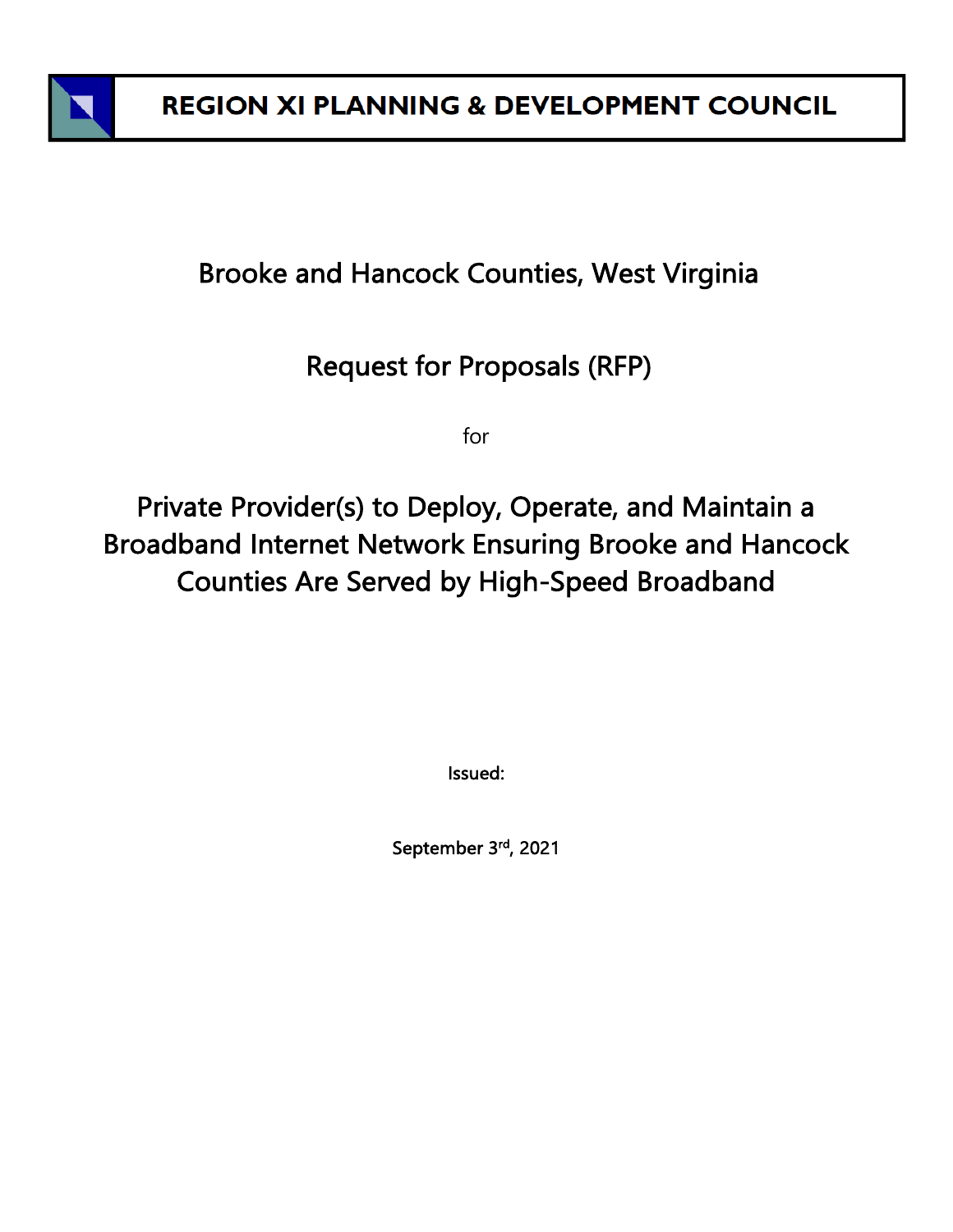Private Provider(s) to Deploy, Operate, and Maintain a Broadband Internet Network Ensuring That Currently Unserved and Underserved Premises in Brooke and Hancock Counties Are Served by High-Speed Broadband September 3, 2021

### **Table of Contents**

| 1. |     |  |
|----|-----|--|
| 2. |     |  |
| 3. |     |  |
|    | 3.1 |  |
|    | 3.2 |  |
|    | 3.3 |  |
|    | 3.4 |  |
|    | 3.5 |  |
|    | 3.6 |  |
|    | 3.7 |  |
| 4. |     |  |
| 5. |     |  |
|    | 5.1 |  |
|    | 5.2 |  |
|    | 5.3 |  |
|    | 5.4 |  |
|    | 5.5 |  |
|    | 5.6 |  |
|    | 5.7 |  |
| 6. |     |  |
|    |     |  |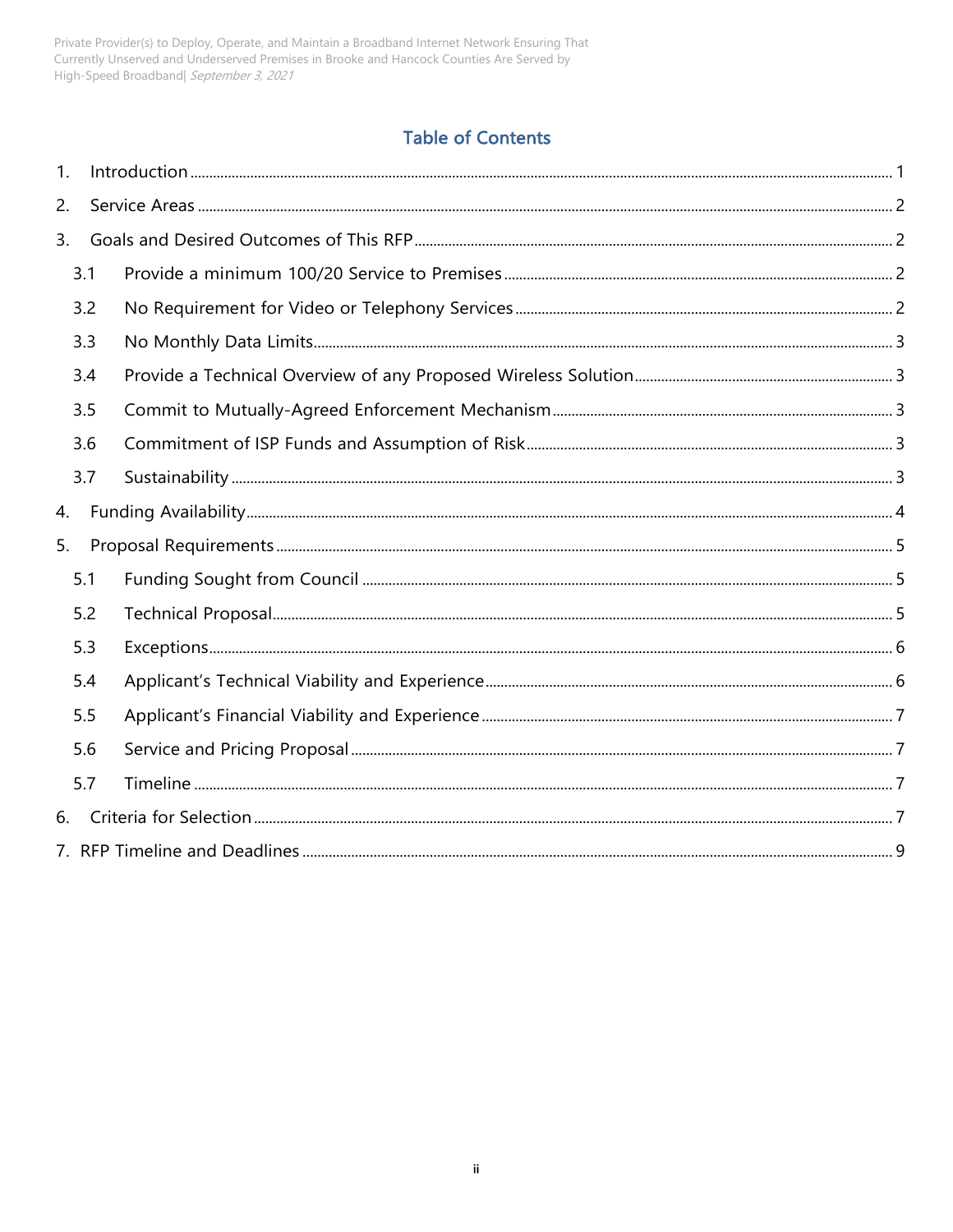# <span id="page-2-0"></span>1. Introduction

This RFP reflects the commitment of Brooke-Hancock Regional Planning and Development Council (Council) to ensure high-speed broadband is available to all residents and businesses in both counties as possible. The Council recognizes some residents may already have access to high-speed service from other providers—because they live in areas where it is technically feasible and cost-effective for local internet service providers (ISP). However, such service is not available everywhere in the two counties due to the high cost of construction and, with respect to wireless coverage, technical challenges related to wireless propagation. These hurdles include low-density development, long driveways, requirements for underground construction, tree cover, and topography. In short, ISPs cannot provide ubiquitous coverage and obtain a reasonable rate of return everywhere in Brooke and Hancock Counties.

The Council has decided to explore the potential for closing this broadband availability gap by offering a public-private partnership to subsidize private investments through the American Rescue Plan Act (ARPA) and the State of West Virginia ARPA Broadband Investment Plan. The program resources can be found a[t https://broadband.wv.gov/.](https://broadband.wv.gov/) In this RFP, the Council offers to provide a grant to one or more ISPs or other entities (Applicants) that commit to meeting the goals and conditions outlined in this RFP and in subsequent negotiations. The purpose of the grant will be to defray the cost of the infrastructure necessary to meet the requirements of the RFP which might include construction of fiber optics and conduit and/or poles to mount wireless facilities (Assets).

Through this RFP, the Council seeks proposals from applicants to build, operate, and maintain Assets to provide broadband service of a minimum 100 Mbps download and 20 Mbps upload (i.e., 100/20 service) throughout the counties to premises. The Council understands providing 100/20 service to 100 percent of premises in West Virginia may be infeasible for a range of reasons. The Council seeks proposals that come as close to ubiquitous service as possible. The Council encourages collaboration among Applicants as necessary to meet the goals of this RFP.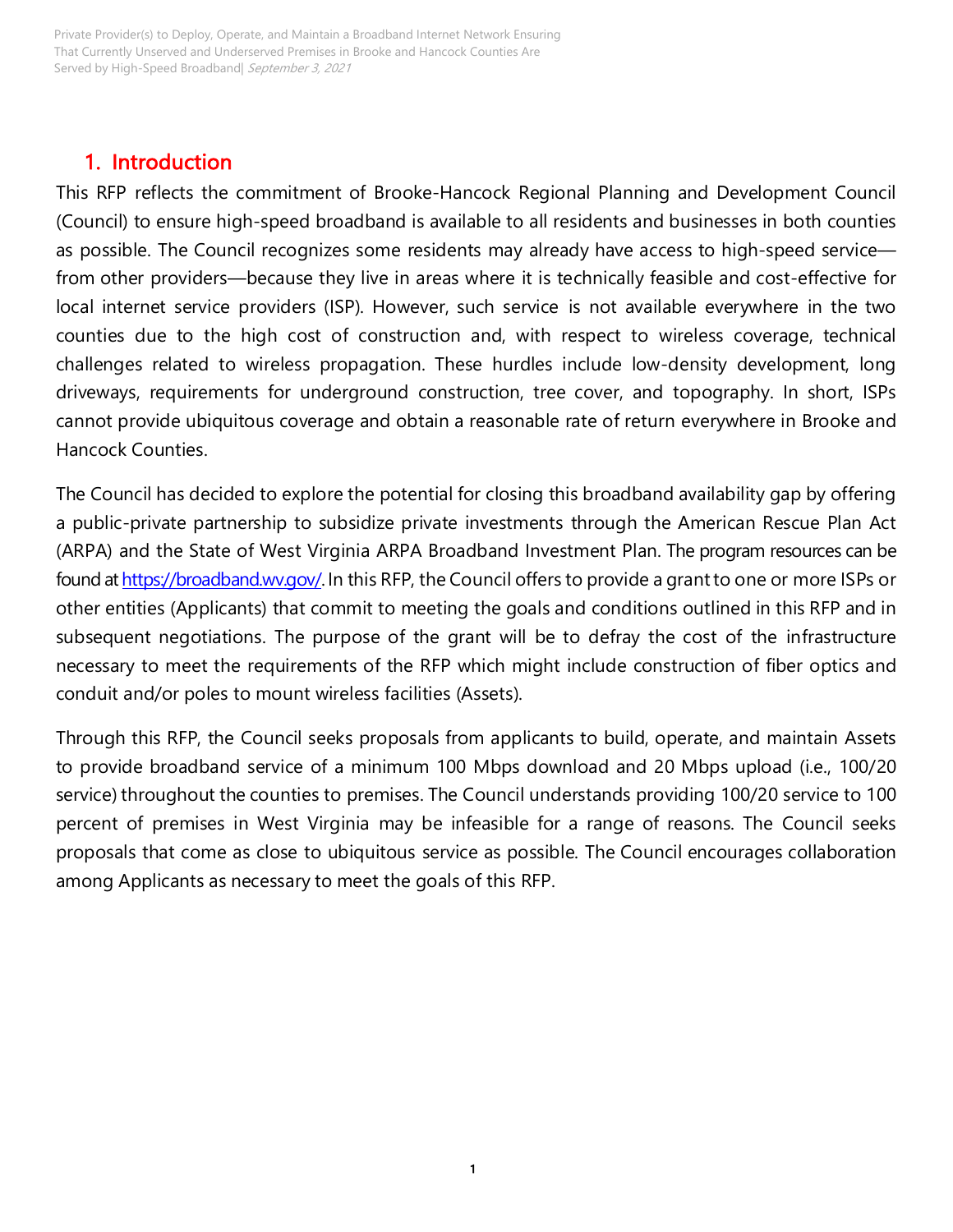Private Provider(s) to Deploy, Operate, and Maintain a Broadband Internet Network Ensuring That Currently Unserved and Underserved Premises in Brooke and Hancock Counties Are Served by High-Speed Broadband| September 3, 2021

### <span id="page-3-0"></span>2. Service Areas

The Council seeks to close the broadband availability gap throughout Brooke and Hancock Counties (Counties) and understands the problem is primarily present in the low-density portions of the Counties. It will be the responsibility of the Applicant to document that its proposed buildout, together with its existing infrastructure (if any), results in the provision of a minimum 100/20 speeds to as many of the residences and businesses in the Counties as feasible.

A broadband development plan and associated network feasibility study were recently conducted for the Counties to support the development of broadband capabilities. This plan and study detail the demographics of the service area and are being used by the Council in support of this proposed infrastructure build. Applicants should review these documents to support their proposals. These documents can be viewed at BHJ BROADBAND - [BHJ-MPC \(bhjmpc.org\).](https://www.bhjmpc.org/bhj-broadband/)

### 3. Goals and Desired Outcomes of This RFP

<span id="page-3-2"></span><span id="page-3-1"></span>The following are the Council's requirements and goals under this RFP.

### 3.1 Provide a minimum 100/20 Service to Premises

The Council seeks to make available broadband services—defined as a minimum of 100 Mbps download/20 Mbps upload—to as many premises in the Counties as possible. If the Applicant is already providing service in some areas of the Counties, the Council requires that the Applicant provide the same pricing and service tiers for data services (100 Mbps download, 20 Mbps upload) over the Assets in the newly served areas, as in the currently served areas of the Council. Essentially, the Council seeks parity.

For the purposes of this RFP, Council defines "underserved" as premises unable to receive a minimum 100/20 service.

#### <span id="page-3-3"></span>3.2 No Requirement for Video or Telephony Services

This RFP is intended to ensure delivery of robust broadband internet data services. The Council does not require Applicants to provide video or telephony service. While the selected Applicant(s) may choose to offer such services, these are not a requirement of this RFP.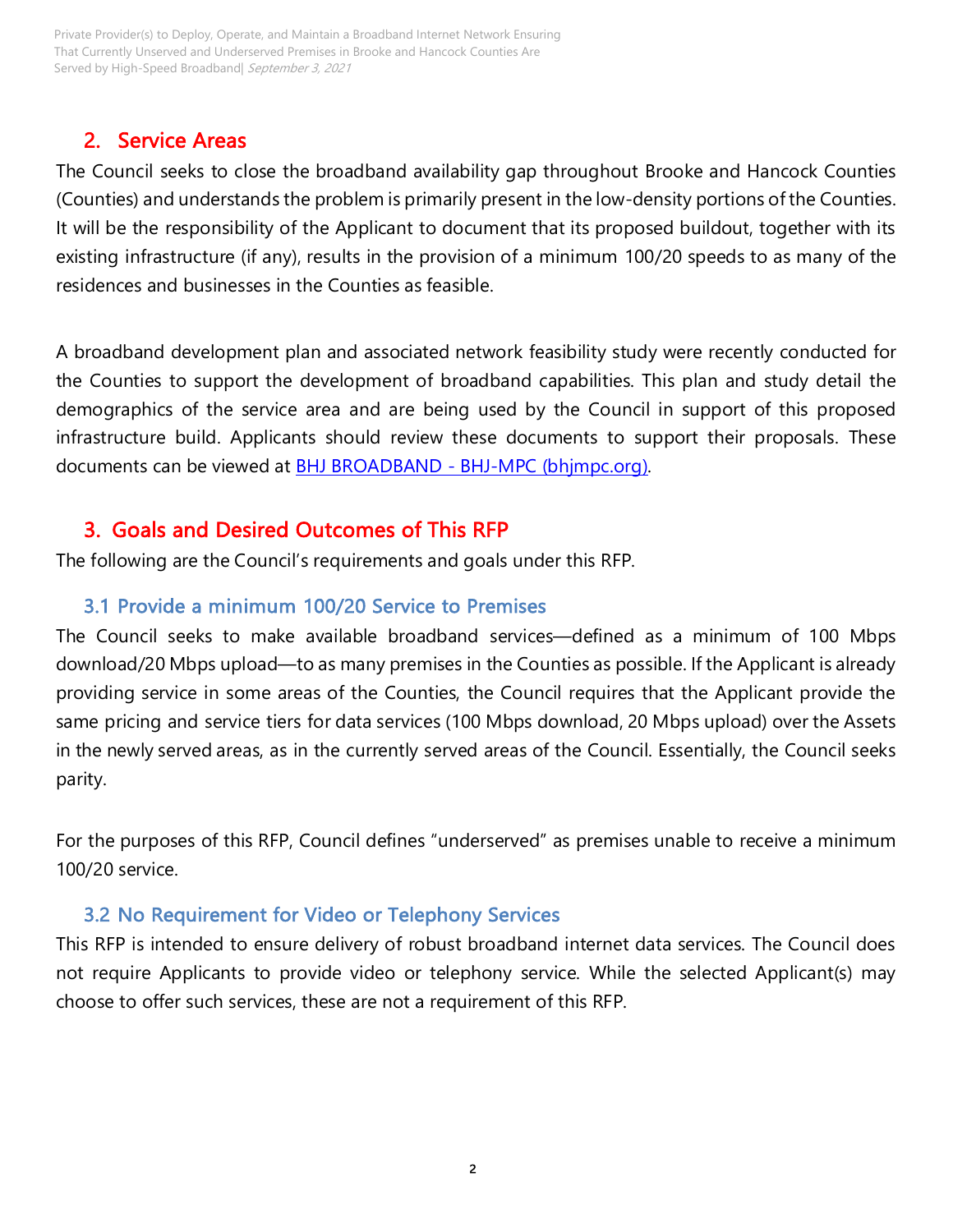### <span id="page-4-0"></span>3.3 No Monthly Data Limits

The Council seeks proposals from Applicants that commit to offer data services that do not place limitations, quotas, or caps on a user's total upload and download data capacity on a monthly basis.

### <span id="page-4-1"></span>3.4 Provide a Technical Overview of any Proposed Wireless Solution

If the applicant proposes a wireless solution for some or all of its deployment, the Applicant is required to describe the technologies and frequencies involved, provide a network design showing equipment locations, and document to the Council's satisfaction the proposed wireless solutions will meet the speed and service requirements of this RFP.

Any wireless deployment will be required to comply with applicable federal, state, and local standards and requirements. In particular, the Applicant will be required to comply with any current or future technical and aesthetic standards the municipalities may impose on wireless deployments, including, but not limited to the size, location, and aesthetics of proposed antennas and equipment cabinets.

## <span id="page-4-2"></span>3.5 Commit to Mutually-Agreed Enforcement Mechanism

An Applicant receiving county or state grant money must commit to a mutually-agreed enforcement mechanism. The Council expects the exact nature of this enforcement mechanism will be negotiated between the applicant and the Counties' attorney. For example, one enforcement mechanism could be that full ownership of fiber infrastructure built with county or state grant monies revert to the Counties, if the Applicant does not meet its commitments over a specified time period.

### <span id="page-4-3"></span>3.6 Commitment of ISP Funds and Assumption of Risk

The Council seeks bids from Applicants that will use and benefit from the public funding, will commit their own resources to the project, and will assume any financial risk over and above the public investment. The Council will consider all reasonable responses to this RFP and will evaluate responses based on the applicant's financial viability of the and willingness to meet the Council's requirements for an Applicant, as set forth in this RFP.

### <span id="page-4-4"></span>3.7 Sustainability

The Council seeks bids that demonstrate the Applicant's business model is tested, the Applicant has demonstrated experience operating an economically viable communications network over time, and the Applicant's business plan demonstrates long-term sustainability (including, for example, sufficient cash flow to ensure that network equipment can be refreshed and replaced consistent with industry norms).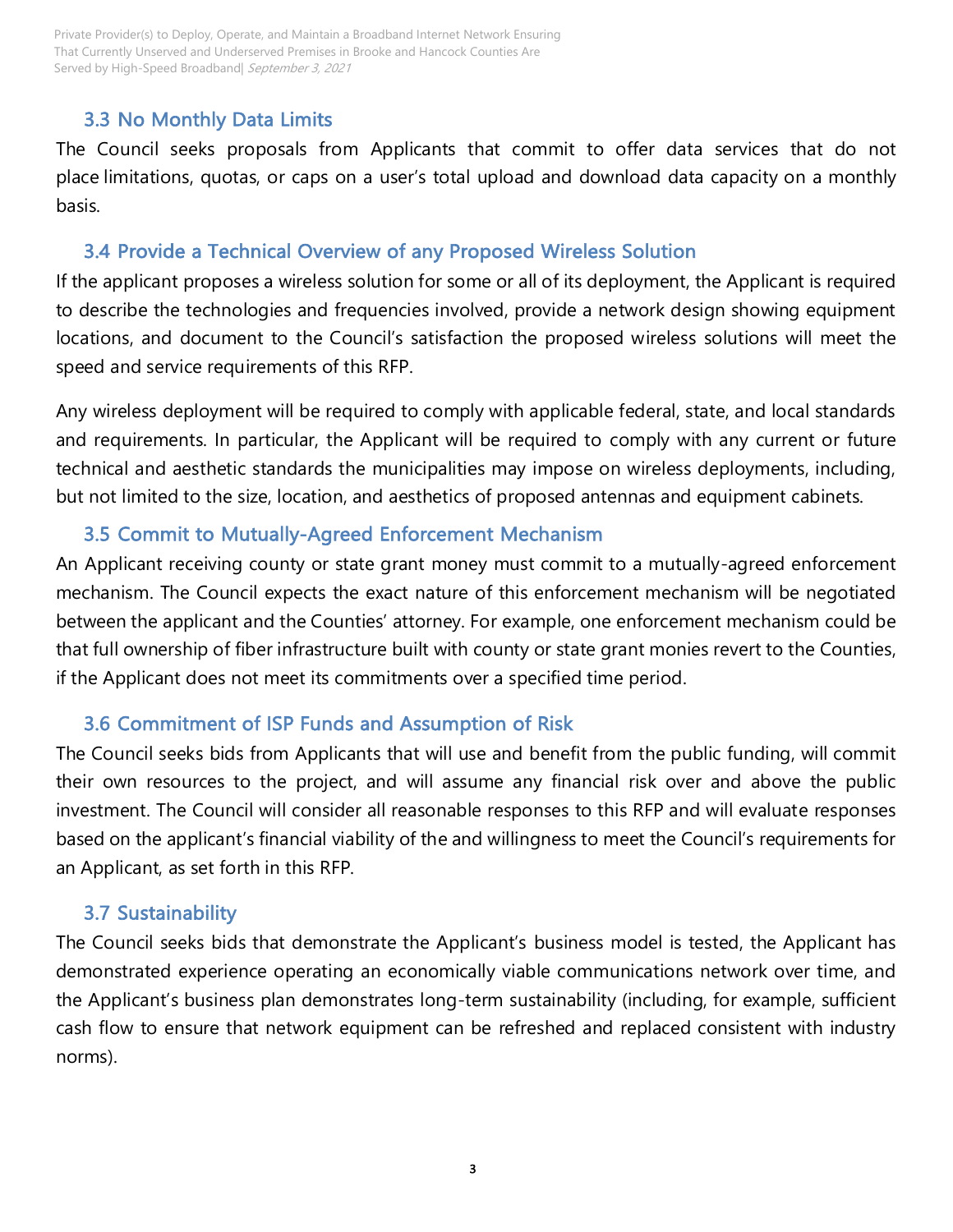# <span id="page-5-0"></span>4. Funding Availability

The Council will determine the best approaches for obtaining and offering grant funds. The Council requests the Applicant state what level of funding is required to achieve the goals of this RFP, and what amount the applicant will contribute. Importantly, the Council requires Applicants to attest that:

• They have explored all potential for federal or State grants that would support the deployment of this broadband infrastructure

The Council makes this requirement given the State of West Virginia has recently initiated a broadband grant program and many areas within the Counties may qualify. (The broadband grant program guidelines, selection criteria, application, and frequently asked questions will become available at [https://broadband.wv.gov/.](https://broadband.wv.gov/) If other rounds of grant funding are eventually made available, the Applicant, if eligible, is required to make a new application forthe new rounds and use any resulting grant funds before using any county funds.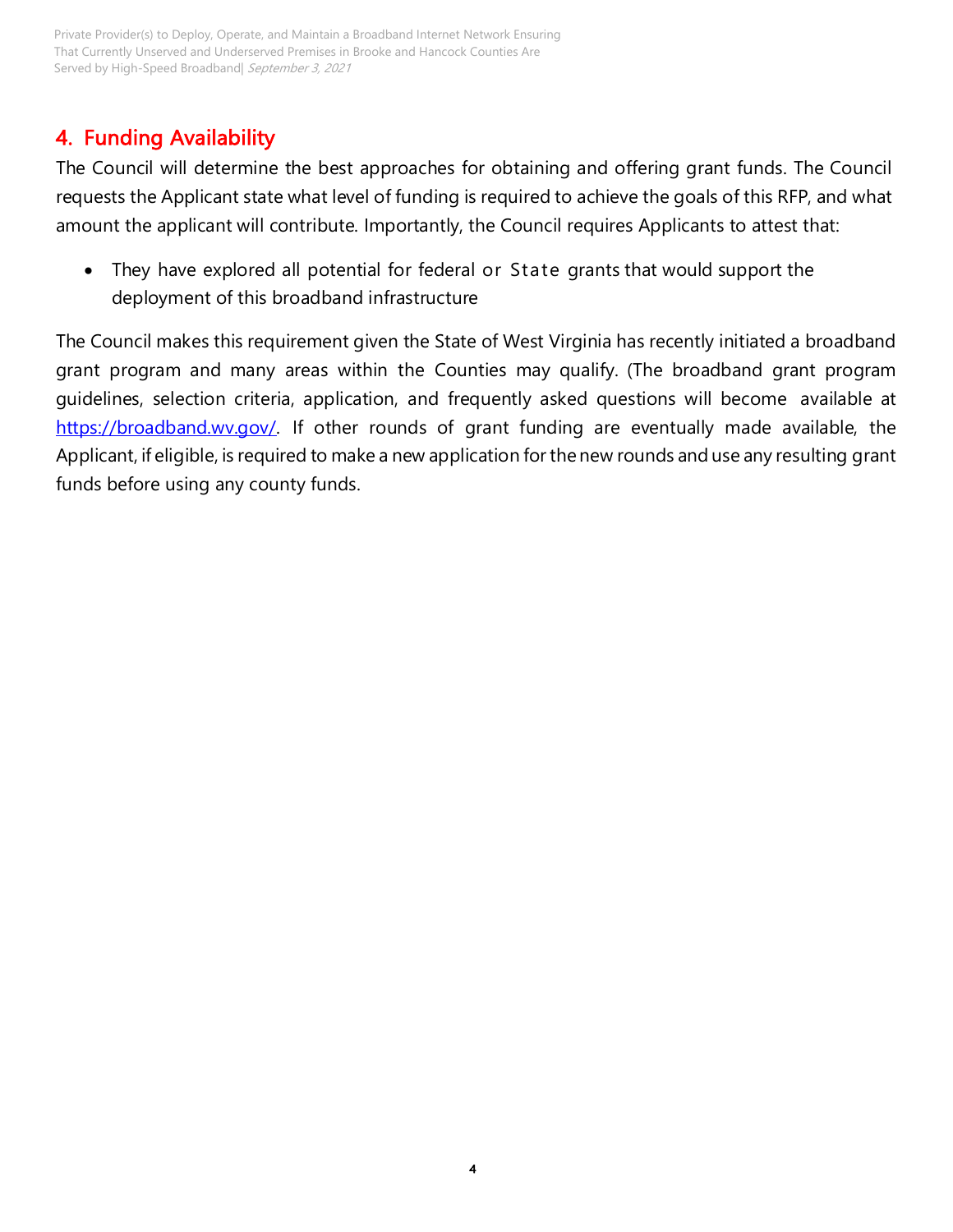# <span id="page-6-0"></span>5. Proposal Requirements

In no more than 20 pages (including appendices and attachments), the Council requests proposals detailing the following information from Applicants:

# <span id="page-6-1"></span>5.1 Funding Sought from Council

- 1. State the amount Applicant will contribute to the completion of the RFP Scope.
- 2. State the amount of grant funding sought from the Council to complete the RFP Scope.
- <span id="page-6-2"></span>3. Recommended timeframe for receipt of grant funding.

### 5.2 Technical Proposal

In this section of the proposal, please tell the Council how you will meet the technical requirements described above using the funds you seek from the Council. Among other questions, the Applicant should address the following:

- 1. Generate and provide a map of areas of Brooke and Hancock Counties and state the number and percentage of underserved premises.
- 2. State the number and percentage of premises that will receive 100/20 service and provide a map showing these premises.
- 3. If unable to provide service to all of the currently premises, state the reason why, provide a map showing which premises would remain underserved, and state what it would cost to serve these additional premises.
- 4. Describe the proposed approach to developing service for the network described above.
- 5. Describe the technologies and vendors you plan to use.
- 6. If wireless forms a component of your design, describe the approach that will be used for backhaul and how you will ensure your network has sufficient commodity internet bandwidth to meet the needs of your customers.
- 7. Describe the technological roadmap for increasing network performance over time.
- 8. Describe the plan to perform network maintenance on an ongoing and as-needed basis, including emergency maintenance.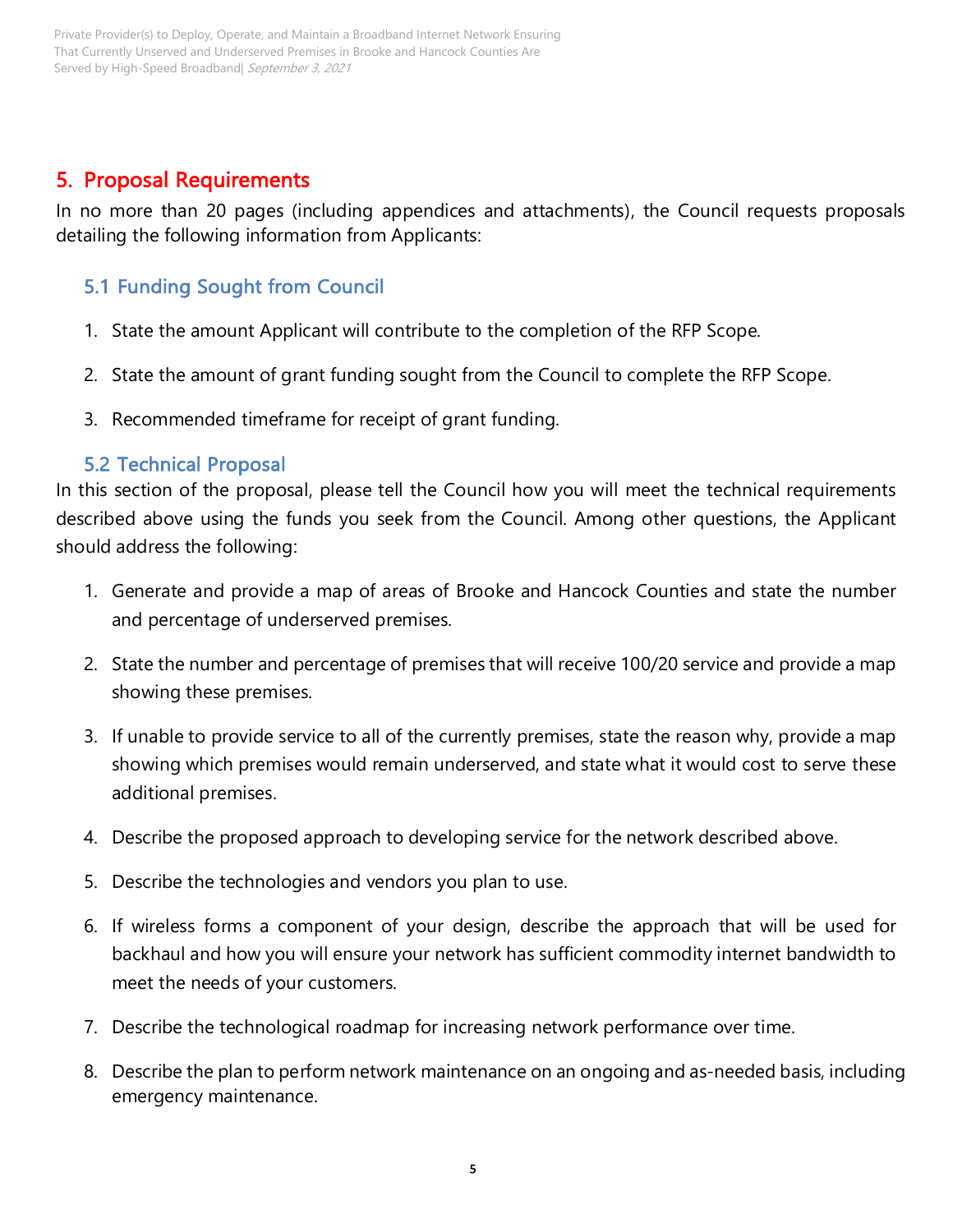9. If wireless is proposed, discuss the spectrum you propose to use, your access to that spectrum, and any interference concerns.

## <span id="page-7-0"></span>5.3 Exceptions

If you cannot meet any of the requirements of this RFP, please indicate the requirements to which you take exception and provide a detailed explanation of the exceptions.

# <span id="page-7-1"></span>5.4 Applicant's Technical Viability and Experience

Please provide a statement of experience discussing past performance, capabilities, and qualifications. Among other things, please address the following:

- 1. Identify other networks your firm (or the management team you propose here) has operated, as well as any network design and build experience; include the levels of broadband speed, technology type, availability and adoption among different categories of end-users, and unique capabilities or attributes.
- 2. Discuss relationships with other service providers, government, or non-profit entities you have undertaken, particularly any in which you provide service to rural unserved or underserved populations. Describe the nature of the projects and your firm's role.
- 3. Discuss your capabilities with regard to engineering and design of broadband systems. If you are proposing a wireless network, describe your experience deploying and operating wireless systems. Additionally, because delivery of residential broadband services differs significantly from delivery of commercial services, please illustrate your ability and describe your past experience designing and engineering a system capable of serving and supporting residential customers.
- 4. Discuss your capabilities regarding operation and maintenance of the proposed broadband technology. Overall operation, including routine and emergency maintenance, of the network will be crucial to its success. Please demonstrate through past experience your ability to operate and maintain all aspects of the network.
- 5. Provide example(s) of existing customer relationship management (CRM) system(s) that demonstrate your ability to deliver quality customer service.
- 6. Provide an example of a web customer interface your company has previously provided in a residential deployment.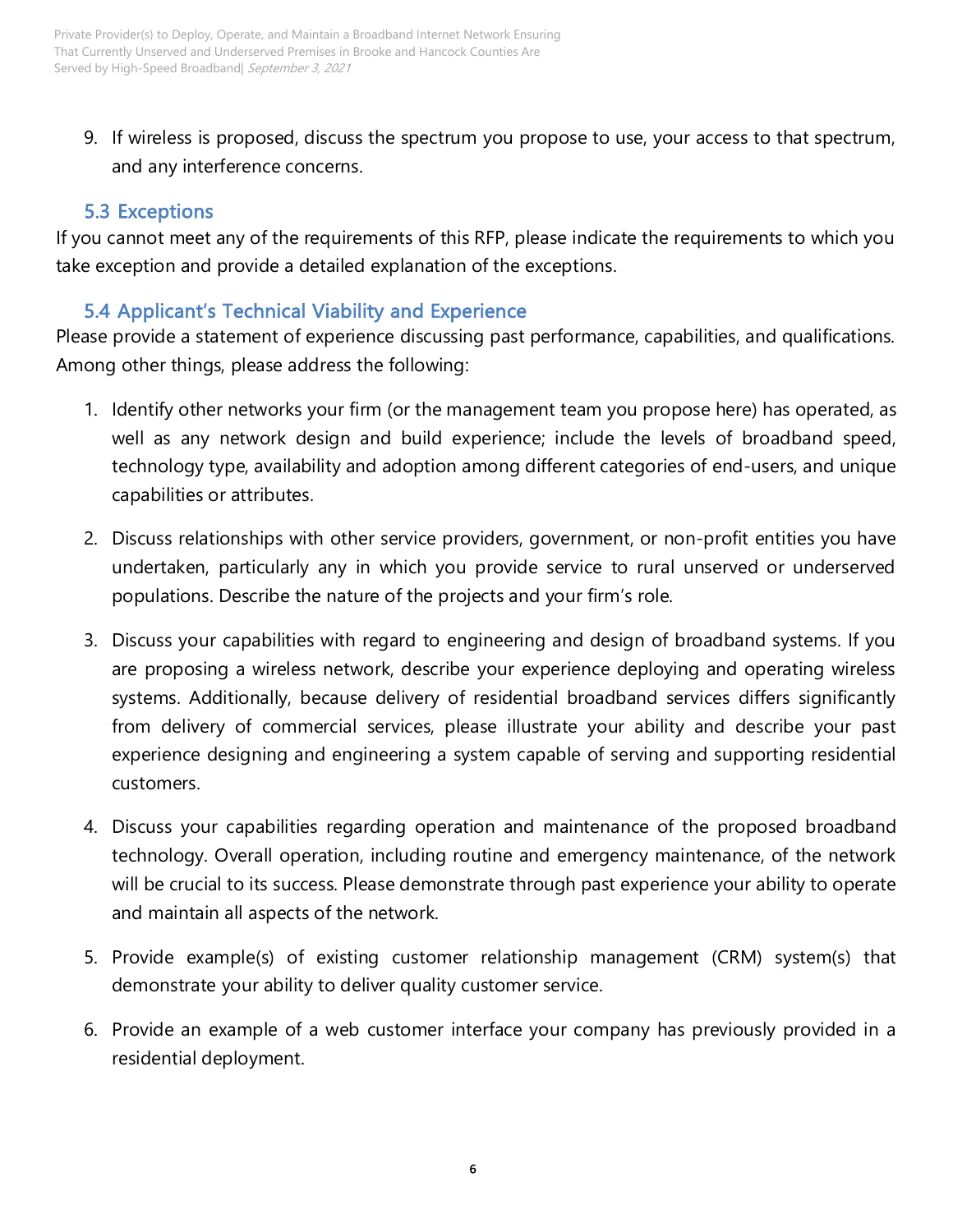Private Provider(s) to Deploy, Operate, and Maintain a Broadband Internet Network Ensuring That Currently Unserved and Underserved Premises in Brooke and Hancock Counties Are Served by High-Speed Broadband| September 3, 2021

### 5.5 Applicant's Financial Viability and Experience

<span id="page-8-0"></span>Please provide an explanation of and data to demonstrate your financial capacity and capability to undertake this project. Documents including audited financial statements, bank statements, or SEC filings will be required prior to negotiation of contract. Committing to obtaining a Commercial Contract Surety Bond would be viewed favorably in the review process. If the proposal includes a wireless deployment, please include documentation detailing how the business plan includes funds for necessary equipment maintenance and periodic replacements.

### 5.6 Service and Pricing Proposal

<span id="page-8-1"></span>The Council does not intend to dictate to potential Applicants what services to provide or at what price, so long as the Applicant is capable of providing a minimum 100 Mbps download, 20 Mbps upload service. Note that household affordability is considered in the Criteria for Selection.

- 1. Describe the service options planned over this network.
- 2. If the services vary across neighborhoods, please describe.
- 3. Please include discussion of any installation fees you plan to charge.

### <span id="page-8-2"></span>5.7 Timeline

Please include a proposed schedule for design, construction, and initiation of service. The timeline must detail key milestones and phasing plans.

## <span id="page-8-3"></span>6. Criteria for Selection

The Council will evaluate bids based on the following general criteria:

- 1. Magnitude of requested funding and cost-effectiveness of county and state funding with respect to how many premises can be served
- 2. Service levels proposed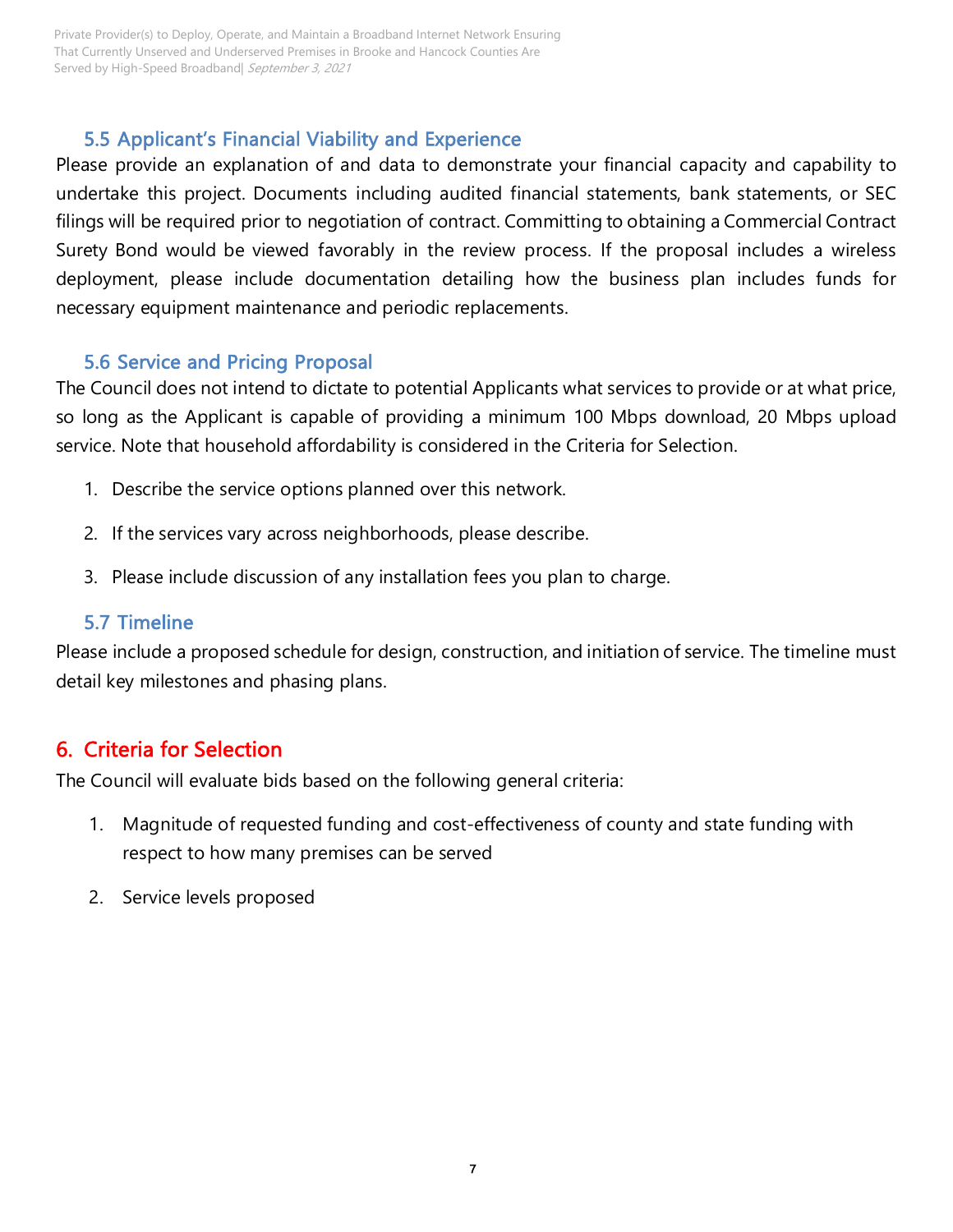- 3. Technology proposed, including the probable range of wireless signals (if relevant) and the formand adequacy of backhaul
- 4. Applicant's financial viability and business plan
- 5. Proposed consumer pricing, including installation fee (if any)
- 6. Applicant's technical capabilities and track record
- 7. Timeline/speed of anticipated deployment

The criteria will be weighted as follows:

| Criteria                                                                                                                                                        | Evaluation<br>Weight |
|-----------------------------------------------------------------------------------------------------------------------------------------------------------------|----------------------|
| Magnitude of requested funding and<br>cost-effectiveness (i.e., percentage of<br>currently underserved users to be served<br>relative to the funding requested) | 30 percent           |
| Proposed service levels meet or exceed<br>RFP requirements                                                                                                      | 15 percent           |
| Technical proposal meets or exceeds RFP<br>requirements                                                                                                         | 15 percent           |
| Applicant's financial viability and<br>business plan                                                                                                            | 10 percent           |
| Consumer pricing and affordability<br>(including installation fee, if any)                                                                                      | 10 percent           |
| Technical capabilities and past<br>performance (including management<br>team capabilities)                                                                      | 10 percent           |
| Timeframe/speed of deployment                                                                                                                                   | 10 percent           |

The Council reserves the right to reject any or all bids or portions thereof if, in the Council's sole and absolute discretion, such action would be to the best advantage of the Council. The Council further reserves the right to waive technical defects in the bids and to accept the bid which, in the judgment of the Council, is in its best interest.